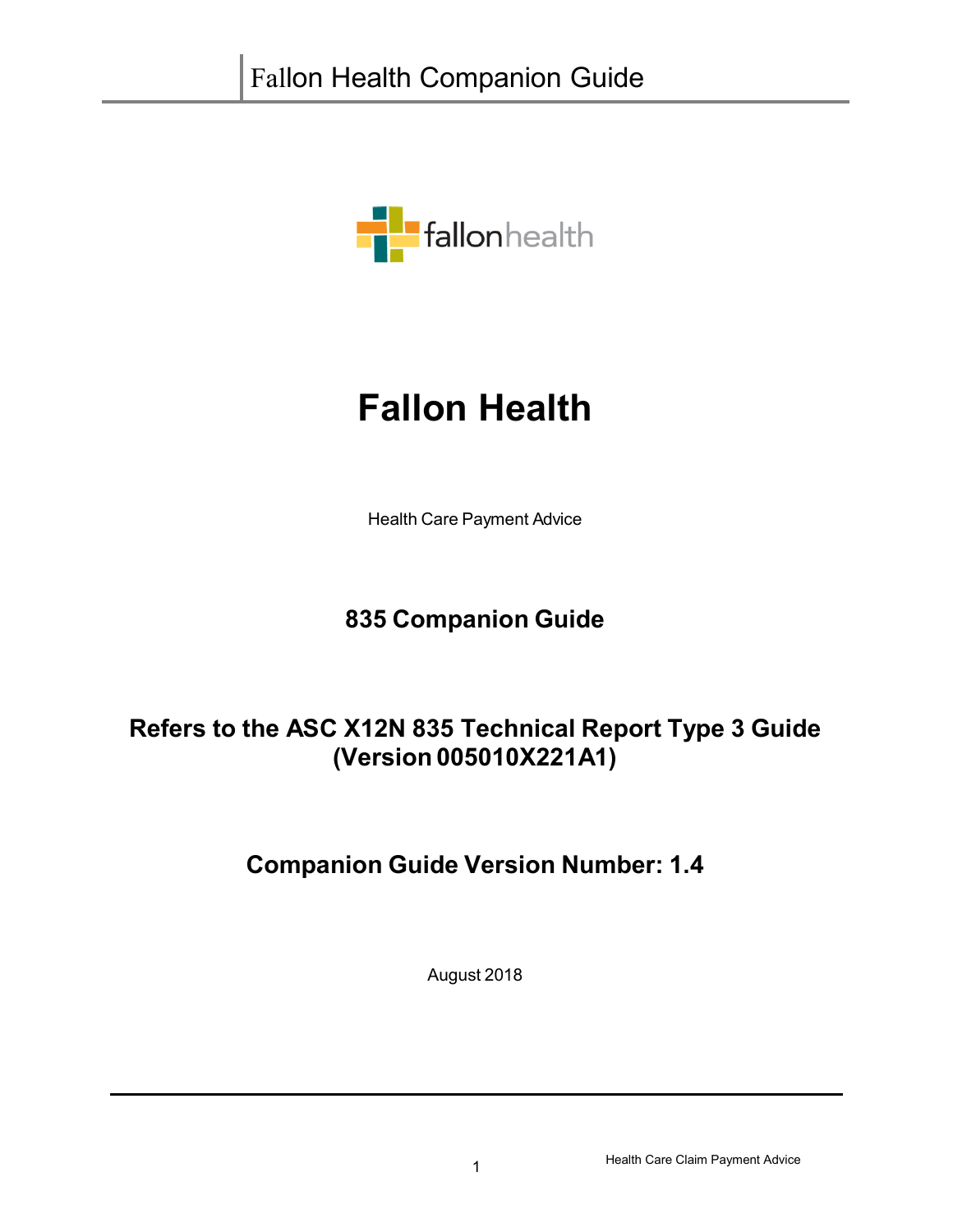#### **DisclosureStatement**

The information in this document is subject to change. Changes will be posted via the Fallon Health websites located below

Fallon Health Provider Portal containing documentation on transactions for providers is located at <http://www.fchp.org/providers/provider-tools/electronic-data-submission.aspx>

This notice is not a guarantee of claim payment. Coverage for all services is subject to member eligibility and all terms and conditions of the member's contract in effect as of the date of service. Deductible and out-of-pocket maximum amounts are subject to change.

#### **PREFACE**

This Companion Guide to the ASC X12N Implementation Guides adopted under HIPAA clarifies and specifies the data content when exchanging electronically with Fallon Health. Transmissions based on this companion guide, used in tandem with the X12N Technical Report Type 3 Guides, are compliant with both X12 syntax and those guides. This Companion Guide is intended to convey information that is within the framework of the ASC X12N Implementation Guides adopted for use under HIPAA. The Companion Guide is not intended to convey information that in any way exceeds the requirements or usages of data expressed in the Implementation Technical Report Type 3 Guides.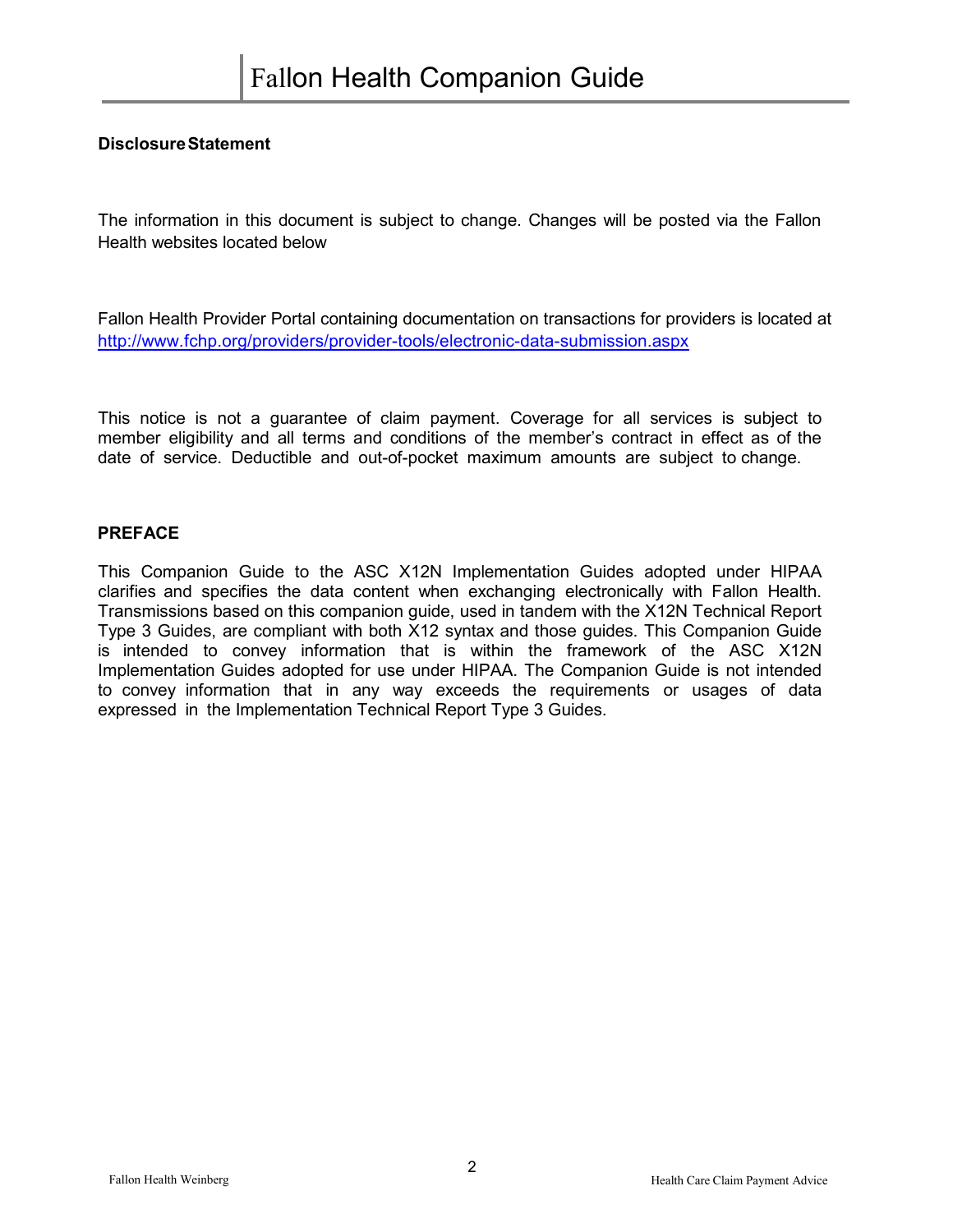### Table of Contents

| 1. |  |
|----|--|
|    |  |
|    |  |
|    |  |
| 2. |  |
|    |  |
|    |  |
| З. |  |
| 4. |  |
|    |  |
|    |  |
|    |  |
| 5. |  |
|    |  |
|    |  |
|    |  |
| 6. |  |
| 7. |  |
|    |  |
|    |  |
|    |  |
|    |  |
| 8. |  |
|    |  |
|    |  |
|    |  |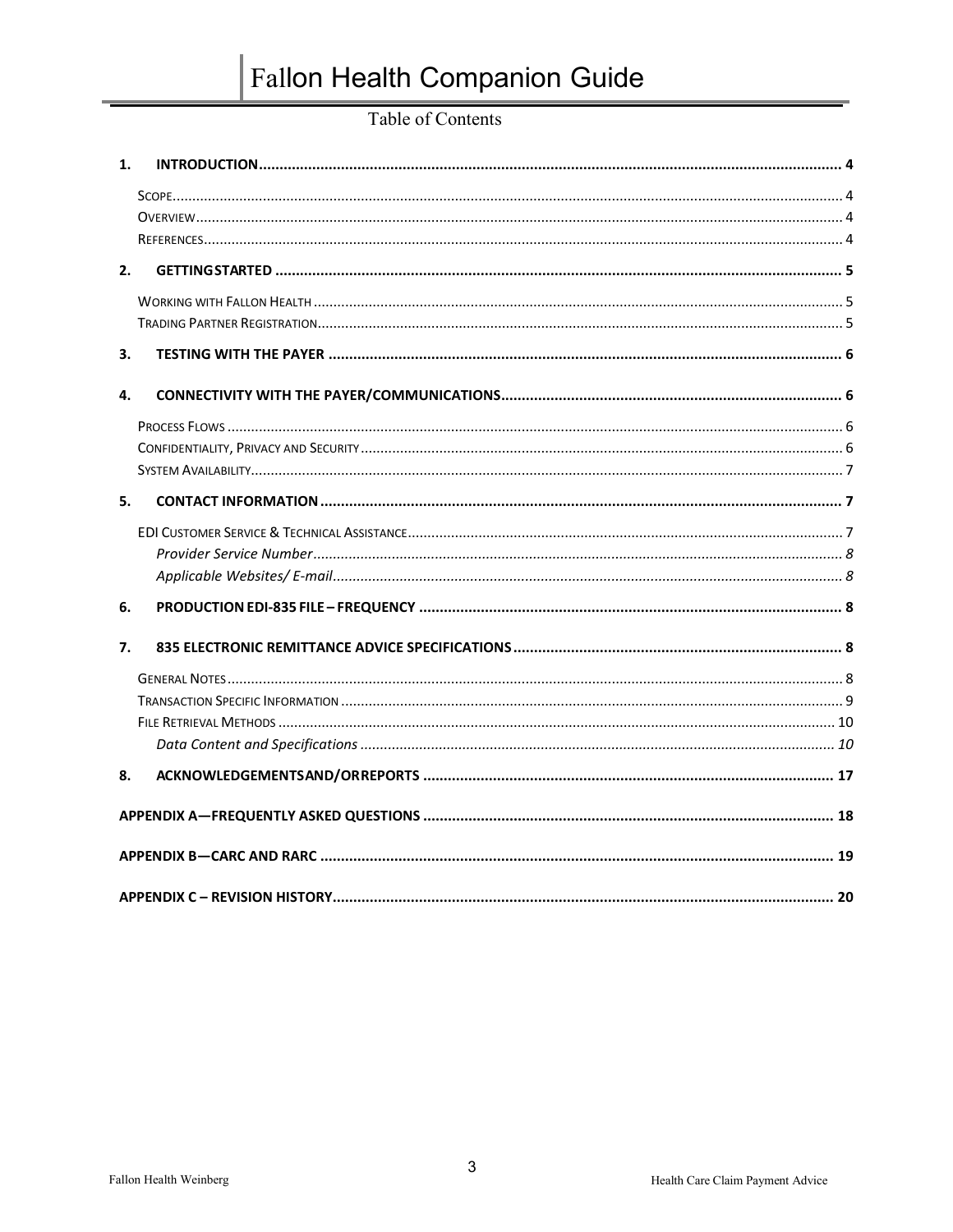#### <span id="page-3-0"></span>1. INTRODUCTION

#### <span id="page-3-1"></span>**Scope**

Providers, billing services and clearinghouses are advised to use the ASC X12N 835 (005010X221A1) Implementation Guide as a basis for their Health Care Claim Payment Advice. This companion document should be used to clarify the CORE Business rules for 835 data content requirements, connectivity, response time, and system availability, specifically for submissions through Fallon Health or clearinghouses. This document is intended for use with CAQH CORE compliant systems. For additional information on building a CORE compliant system go to [http://www.caqh.org.](http://www.caqh.org/)

#### <span id="page-3-2"></span>**Overview**

The Health Insurance Portability and Accountability Act–Administration Simplification (HIPAA-AS) requires Fallon Health and all other covered entities to comply with the electronic data interchange standards for health care as established by the Secretary of Health and Human Services.

This guide is designed to help those responsible for setting up electronic Health Care Claim Payment/Advice. Specifically, it documents and clarifies when conditional/situational data elements and segments must be used for reporting, and it identifies codes and data elements that do not apply to Fallon Health. This guide supplements (but does not contradict) requirements in the ASC X12N 835 (version 005010X221A1) implementation. This information should be given to the provider's business area to ensure that Health Care Claim Payment Advice transactions are interpreted correctly.

#### <span id="page-3-3"></span>**References**

The ASC X12N 835 (version 005010X221A1) Technical Report Type 3 guide for Health Care Claim Payment Advice has been established as the standard for Claim Payment transactions and is available at [http://www.wpc-edi.com](http://www.wpc-edi.com/)

Fallon Health Provider Portal containing documentation on transactions for providers is located at <http://www.fchp.org/providers/provider-tools/electronic-data-submission.aspx>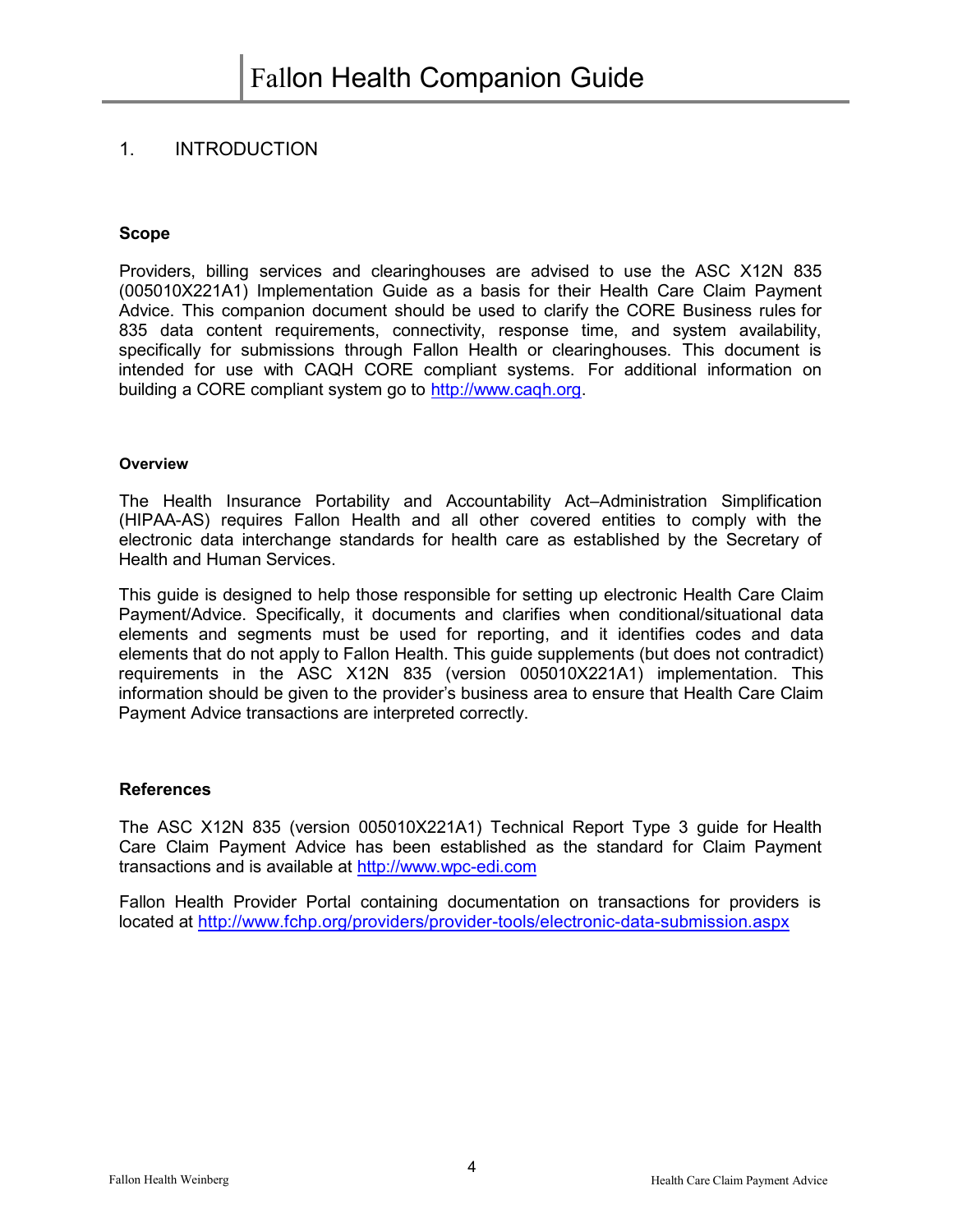#### <span id="page-4-0"></span>**1.** GETTINGSTARTED

#### <span id="page-4-1"></span>**Working with Fallon Health**

Fallon Health offers the 835 ERA transaction through PaySpan. Providers must contact PaySpan to receive an 835 and the paper RAS. If you are new to Payspan, please visit their website at *[www.payspanhealth.com](http://www.payspanhealth.com/)* and click "Register Now". You will need:

1.) Registration code and PIN (If you have not received these from PaySpan,

click "Request a Registration Code" or call PaySpan at 1-877-331-7154, option 1.) 2.) Tax ID

3.) Bank routing and account number (found on your check).

If you are already registered with PaySpan but would like to add Fallon Health to your account, get your unique registration code on the PaySpan website: *<https://www.payspanhealth.com/RequestRegCode/>*

#### <span id="page-4-2"></span>**Trading Partner Registration**

Trading partner registration is not required with Fallon because the registration is completed with Payspan.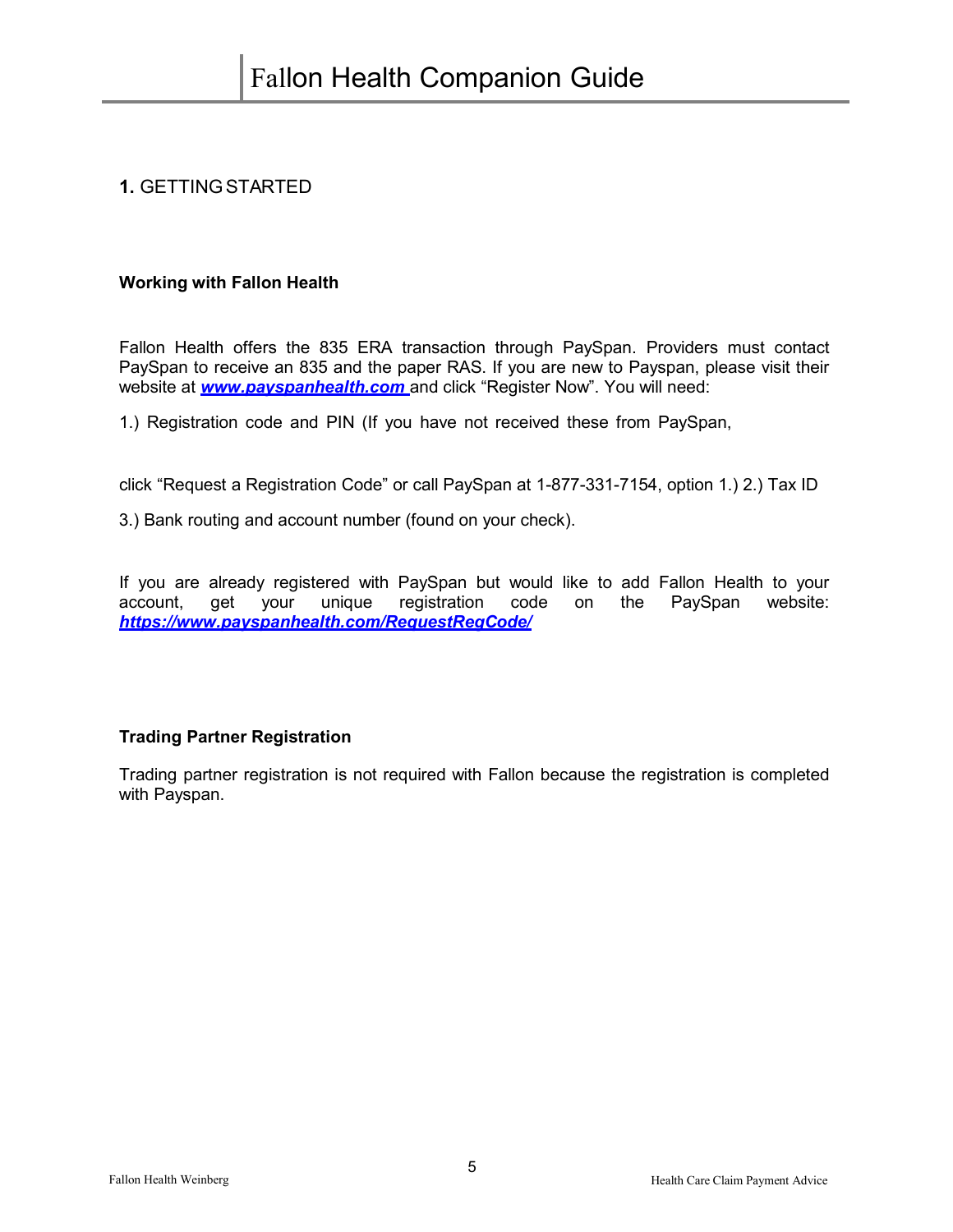#### <span id="page-5-0"></span>**TESTING WITH THE PAYER**

Due to Payspan providing the Health Care Claim Payment Advice/835 file, testing with Fallon Health is not applicable. Payspan does not actively test with providers.

#### <span id="page-5-1"></span>**2.** CONNECTIVITY WITH THE PAYER/COMMUNICATIONS

#### <span id="page-5-2"></span>**Process Flows**

Fallon Health's 835 files are available at [www.payspanhealth.com.](http://www.payspanhealth.com/) Providers must register to receive Fallon Health payment information. There is an option to have the 835 routed to a third party, such as: Affiliated Professional Services (APS), Athena, MedAssets, Relay Health, SSI Group, Trizetto Provider Services, Change Healthcare or Zirmed.

#### <span id="page-5-3"></span>**Confidentiality, Privacy and Security**

Maintaining the confidentiality of personal health information continues to be one of Fallon Health's guiding principles. Fallon Health has a strict Confidentiality Policy with regard to safeguarding patient, employee, and health plan information. All staff required to be familiar with, and comply with, Fallon Health's policy on the Confidentiality of Member Personal and Clinical Information to ensure that all member information is treated in a confidential and respectful manner. The policy permits use or disclosure of members' medical or personal information only as necessary to conduct required business, care management, approved research or quality assurance or measurement activities, or when authorized to do so by a member or as required by law.

To comply with internal policies as well as the provisions of the Health Insurance Portability and Accountability Act, 1996 (HIPAA), Fallon Health has outlined specific requirements applicable to the electronic exchange of Protected Health Information (PHI) including provisions for:

- Maintaining confidentiality of protected information
- Confidentiality safeguards
- Security standards
- Return or destruction of protected information
- Compliance with state and federal regulatory and statutory requirements
- Required disclosure
- Use of business associates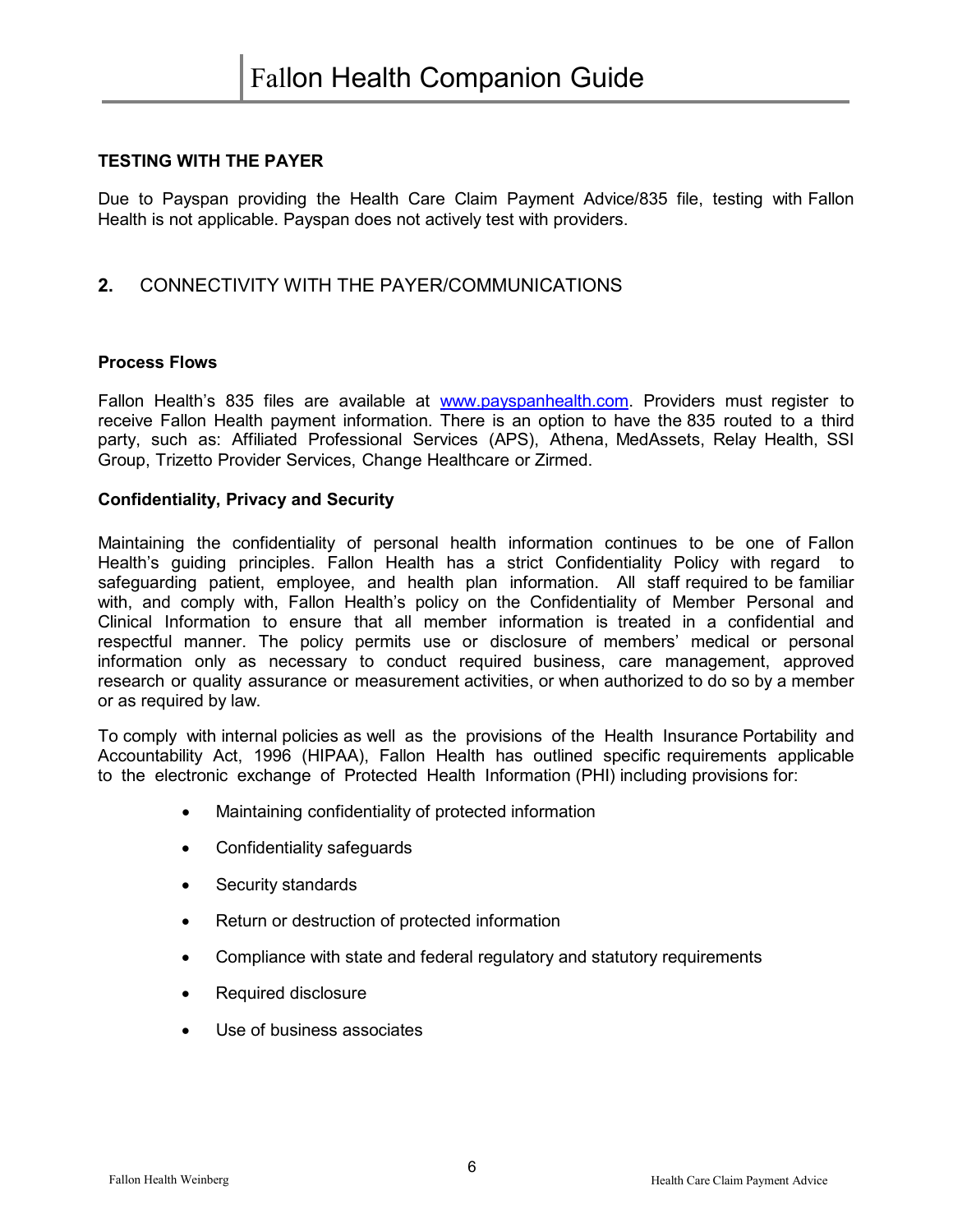Due to its sensitivity, the use and disclosure of PHI is restricted, except in circumstances where permitted or required by law or where appropriate authorization for use or disclosure is obtained. Access to PHI is limited to those with a business need to know the information for treatment, payment, or health care operations, or as otherwise permitted or required by law.

Associates with a business need to handle PHI must be identified and granted appropriate access in accordance with their department-level policies and procedures. FallonHealth maintains policies and procedures for the HIPAA compliant transfer of protected health information to external health care partners. These provisions include secure file transfer, encryption, password protection, secure fax, and other measures, as indicated based on the nature of the data being transferred.

#### <span id="page-6-0"></span>**System Availability**

Routine downtime is scheduled weekly from 6 p.m. to 11 p.m. on Thursdays and 7 a.m. to 11 a.m. on Sundays to support maintenance and enhancements for all EDI transactions. Non-routine downtime will be communicated via email at least one week in advance. Emergency unscheduled downtime will be communicated to trading partners via email within one hour following the determination that emergency downtime is needed.

#### <span id="page-6-1"></span>**3.** CONTACT INFORMATION

#### <span id="page-6-2"></span>**EDI Customer Service & Technical Assistance**

If you cannot find the answers to your questions within this Companion Guide, please use the contact information below to reach our EDI Support team.

Phone: 1-866-275-3247 (Option 6)

Email: [edi.coordinator@fallonhealth.org](mailto:edi.coordinator@fallonhealth.org)

EDI support is available Monday through Friday, 8:00 AM to 5:00 PM EST, excluding

the following major holidays:

New Year's Day (1/1)

Presidents Day (3rd Monday in February) Memorial Day (Last Monday in May) Independence Day (7/4)

Labor Day (1st Monday in September) Columbus Day (2nd Monday of October) Thanksgiving Day (4th Thursday in November) Day after Thanksgiving Day

Christmas Day (12/25)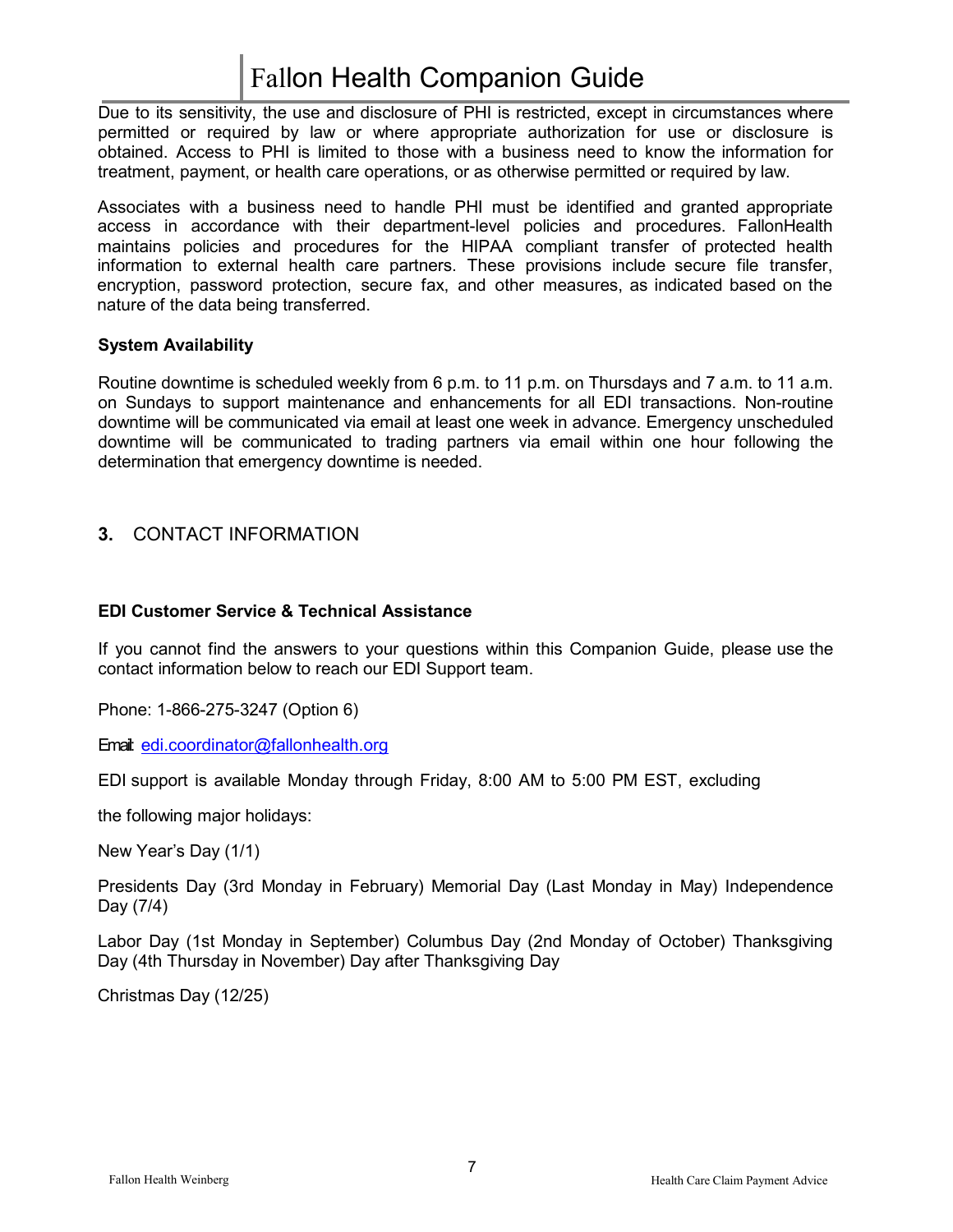#### <span id="page-7-0"></span>**Provider Service Number**

Phone:1-866-275-3247 (Option 4)

Email [: :AskFCHP@fallonhealth.org](mailto:AskFCHP@fallonhealth.org)

#### <span id="page-7-1"></span>**Applicable Websites/ E-mail**

This section contacts a list of useful websites and email addresses:

- Fallon Health website is [www.fallonhealth.org](http://www.fallonhealth.org/)
- PaySpan Health website is [www.payspanhealth.com](http://www.payspanhealth.com/)
- CORE website is [www.caqh.org/CORE\\_overview.php](http://www.caqh.org/CORE_overview.php)
- CAQH website is [www.caqh.org](http://www.caqh.org/)
- Washington Publishing Company is [www.wpc-edi.com](http://www.wpc-edi.com/)
- WEDI website is [www.wedi.org](http://www.wedi.org/)
- EDI Coordinator email address is [edi.coordinator@fallonhealth.org](mailto:edi.coordinator@fallonhealth.org)
- <span id="page-7-2"></span>**4.** Production EDI-835 File – Frequency

Production files will be sent on a weekly basis. Normally the 835 files are available by close of business on Wednesday (Thursday if a holiday week).

<span id="page-7-3"></span>**5.** 835 Electronic Remittance Advice Specifications

#### <span id="page-7-4"></span>**General Notes**

• An ANSI X12N 837 Health Care Claim is NOT required in order to receive ANSI X12N 835 Electronic Remittance Advice

• Provider must be registered with Payspan in order to receive the 835 file.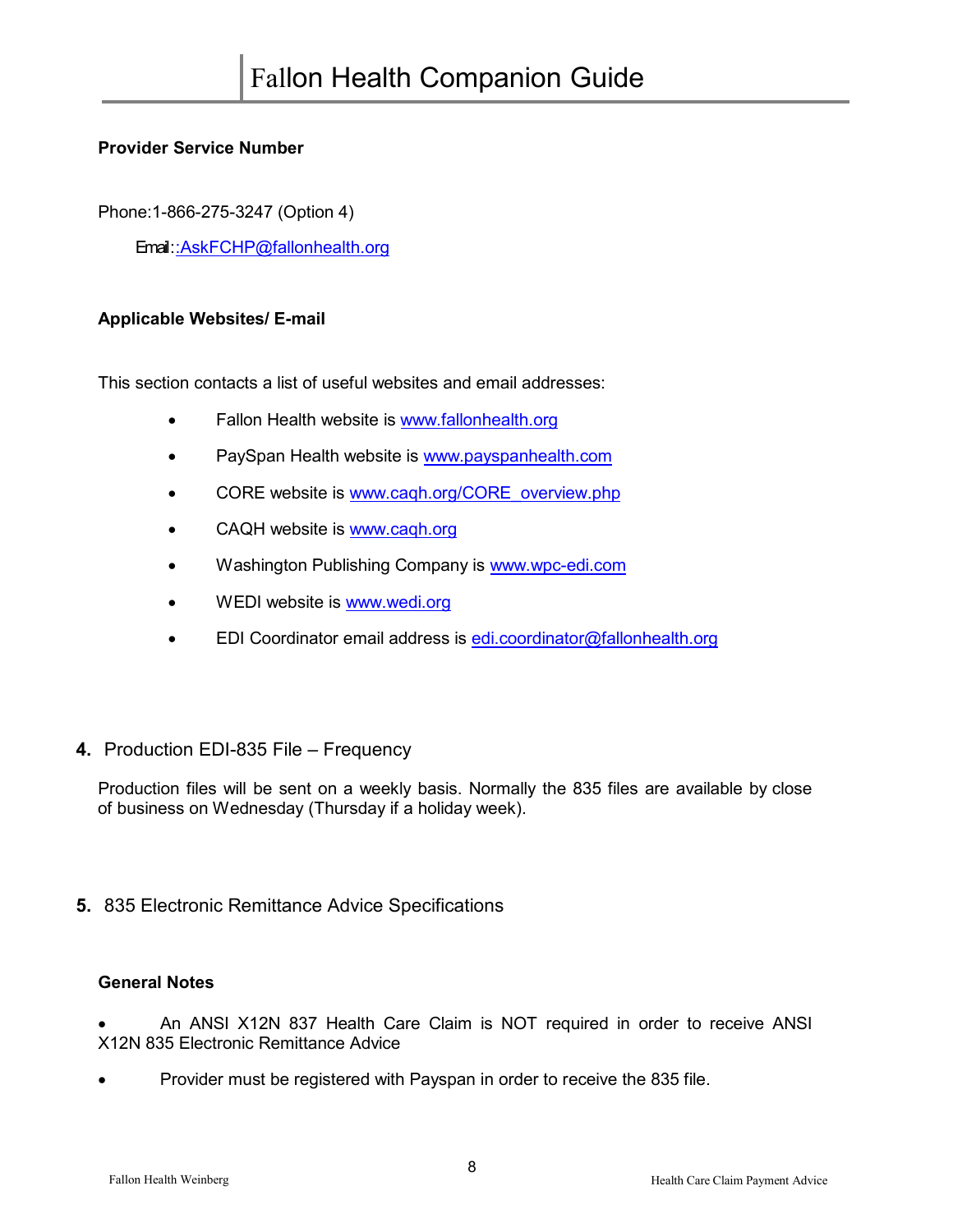#### <span id="page-8-0"></span>**Transaction Specific Information**

• Claims that have the same providers as the Pay-to Provider and the Rendering Provider will have the Rendering Providers listed on the claim. This is a change for the Hospital/UB04 claims.

- The date of service will be listed on the service line.
- Withhold amounts are listed at the line level as CAS\*CO\*104.

CARC and RARC mapping has been enhanced to more accurately reflect the denial reasons. See Appendix B.

• There is only one ISA, GS segment per file. There may be one or more ST segments per file. Each ST segment corresponds to a payee/check number. The file is structured in the following hierarchy

- a. ISA
- b. GS
- c. ST\*835\*
- d. One check per payee number (BPR Segment) per insurance system
- e. NM Loop 1000B—Payee Identification Qualifier XX the National Provider Identifier
- f. Provider Loop 2000 LX segment is used to indicate the start of a provider's claims.

g. Loop 2000 —TS3 contains the National Provider Identifier for the subsequent group of claims.

- h. Provider's claim header (Loop 2100 CLP)
- i. One or more service lines with adjustment details. (Loop 2110 SVC)

j. Additional claims and corresponding service lines for the provider Note: A provider's claims are grouped by product.

k. Repeat loops for additional providers' claims and service lines

- l. SE\*
- m. Repeat ST/SE loops for additional payee/checks for this submitter.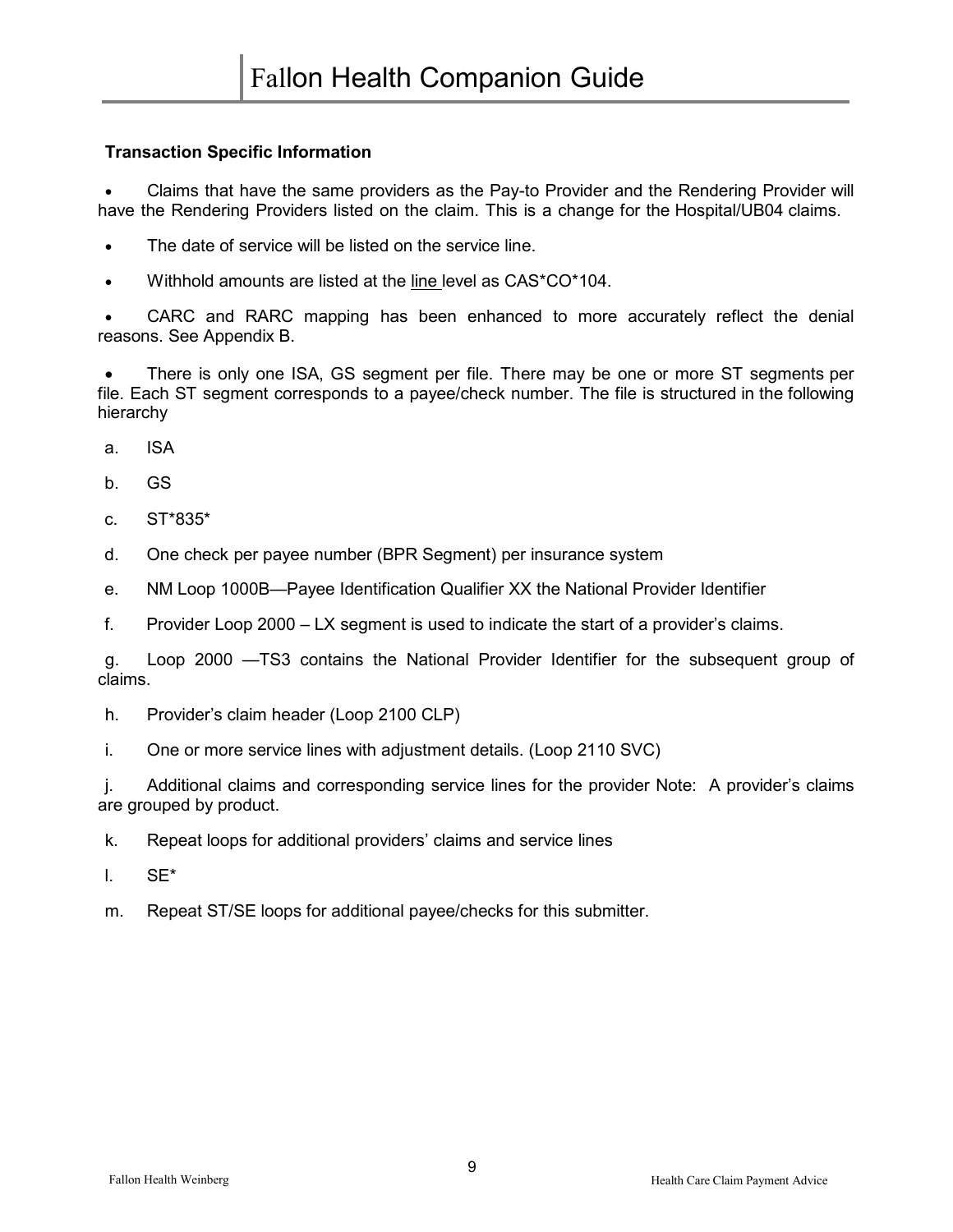#### <span id="page-9-0"></span>**File Retrieval Methods**

The Fallon Health gateway will be configured to automatically deliver the 835 file to PaySpan gateway. It is the receiver's responsibility to configure their PaySpan gateway in order to accept the 835 file. Please contact PaySpan representative to review your gateway software version and configuration.

#### <span id="page-9-1"></span> **Data Content and Specifications**

| <b>Segment / Element</b> | <b>Description</b>                                               |  |  | <b>Values (Code - Definition)</b>                                         |
|--------------------------|------------------------------------------------------------------|--|--|---------------------------------------------------------------------------|
| <b>ISA</b>               | <b>Interchange Control Segment</b>                               |  |  |                                                                           |
|                          |                                                                  |  |  | "00" No Authorization Information Present                                 |
|                          |                                                                  |  |  | Leave Blank                                                               |
|                          |                                                                  |  |  | "00" No security Infornrntion Present                                     |
|                          |                                                                  |  |  | Leave Blank                                                               |
|                          |                                                                  |  |  | "ZZ" Mutually Defined                                                     |
|                          | Interchange Sender ID                                            |  |  |                                                                           |
|                          | Interchange Receiver ID<br>0.001                                 |  |  | Your Receiver ID Qualifier as per Trading Partner<br>Agreement document   |
|                          | Interchange Receiver ID                                          |  |  | Your Receiver ID as per Trading Partner Agreement                         |
|                          | Interchange Date                                                 |  |  | Date of interchange. Date format is YYMMDD                                |
|                          | Interchange Time                                                 |  |  | Time of interchange. Time format is HHMM                                  |
|                          | Interchange Control Standards                                    |  |  | $^{\prime\prime}$ A $^{\prime\prime}$                                     |
|                          |                                                                  |  |  | "00501" ANSI Version number that covers the<br><b>Interchange Control</b> |
|                          | <b>Interchange Control Version</b><br>Interchange Control Number |  |  | Interchange Control Number - Unique number sent by<br>FCHP. Must = IEAO2  |
|                          | Acknowledgement Requested                                        |  |  | "0" No Acknowledgement<br>$-1.11411$                                      |
|                          | Usage Indicator                                                  |  |  | "P"                                                                       |
|                          | Component element Separator                                      |  |  | ":" Delimiter used to separate Components (colon)                         |
| <b>GS</b>                | <b>Functional Group Header</b>                                   |  |  |                                                                           |
|                          |                                                                  |  |  |                                                                           |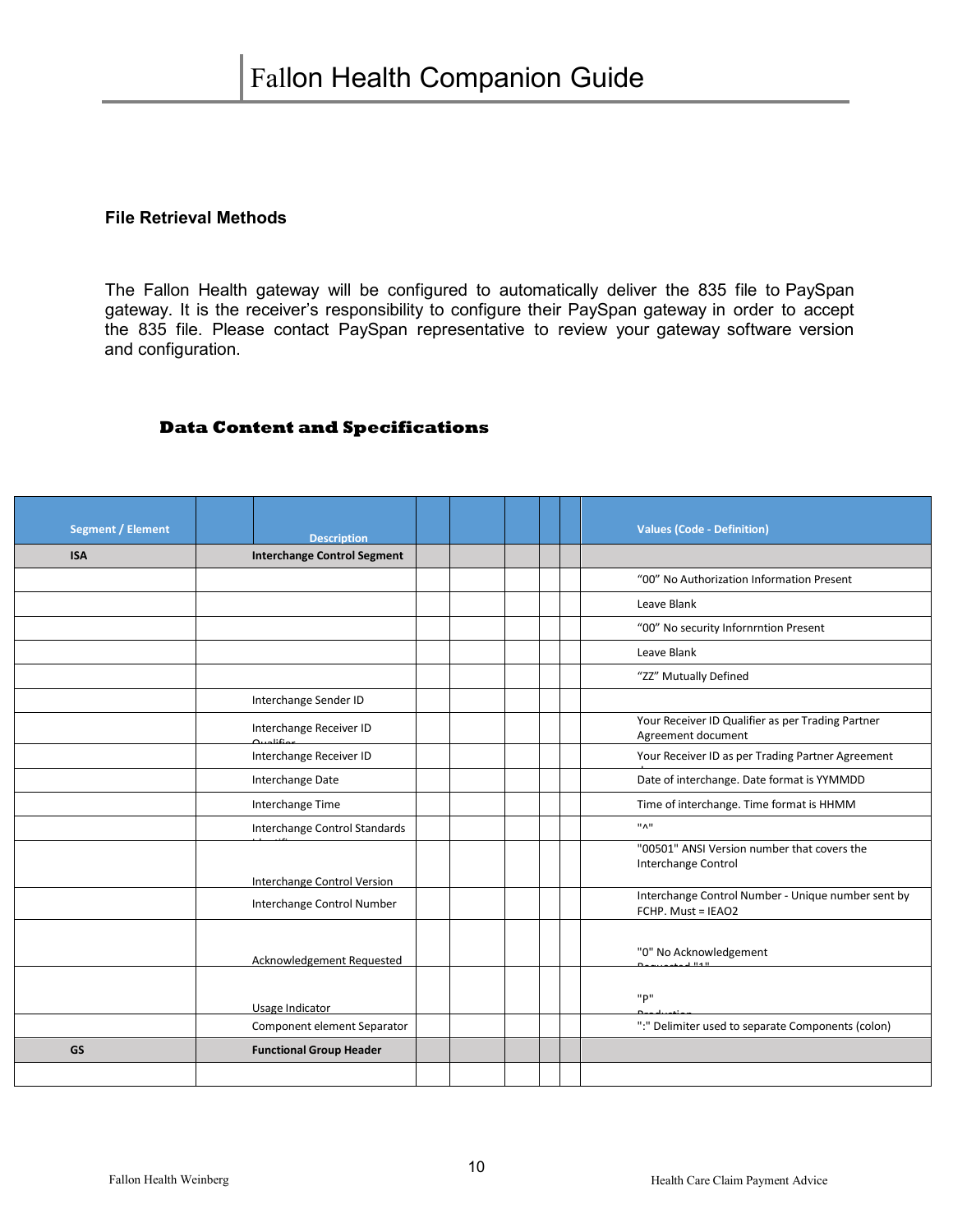|            |                                                 |  |  | If you are receiving production 835 files in the 4010A1 |
|------------|-------------------------------------------------|--|--|---------------------------------------------------------|
|            |                                                 |  |  |                                                         |
|            |                                                 |  |  |                                                         |
|            |                                                 |  |  |                                                         |
|            |                                                 |  |  |                                                         |
|            |                                                 |  |  |                                                         |
| <b>ST</b>  | <b>Transaction Set Header</b>                   |  |  | Required - will contain one or more transactions        |
|            |                                                 |  |  |                                                         |
|            |                                                 |  |  |                                                         |
| <b>BPR</b> | <b>Financial Information</b>                    |  |  |                                                         |
|            |                                                 |  |  |                                                         |
|            |                                                 |  |  | $''$  " = Remittance                                    |
|            |                                                 |  |  |                                                         |
|            |                                                 |  |  | "CHK" = Check / "NON" - Check only. Set to NON if       |
|            |                                                 |  |  | check amount is \$0.00                                  |
|            |                                                 |  |  |                                                         |
|            |                                                 |  |  |                                                         |
|            |                                                 |  |  |                                                         |
|            |                                                 |  |  |                                                         |
|            |                                                 |  |  |                                                         |
|            |                                                 |  |  |                                                         |
|            | <b>Originating Company</b><br>Supplemental Code |  |  |                                                         |
|            |                                                 |  |  |                                                         |
|            |                                                 |  |  |                                                         |
|            |                                                 |  |  |                                                         |
|            | Receiver or Provider<br>ACCOUNT NUMBER          |  |  |                                                         |
|            |                                                 |  |  |                                                         |
| <b>TRN</b> | <b>Reassociation Trace Number</b>               |  |  |                                                         |
|            |                                                 |  |  |                                                         |
|            |                                                 |  |  |                                                         |
|            |                                                 |  |  |                                                         |
|            | <b>Originating Company</b><br>Supplemental Code |  |  |                                                         |
| <b>CUR</b> | <b>Foreign Currency Information</b>             |  |  | Segment not used at this time                           |
| <b>REF</b> | <b>Receiver Identification</b>                  |  |  | Situational (When Receiver is different than Payee)     |
|            |                                                 |  |  |                                                         |
|            |                                                 |  |  |                                                         |
| <b>REF</b> | <b>Version Identification</b>                   |  |  |                                                         |
| <b>DTM</b> | <b>Production Date</b>                          |  |  |                                                         |
|            |                                                 |  |  |                                                         |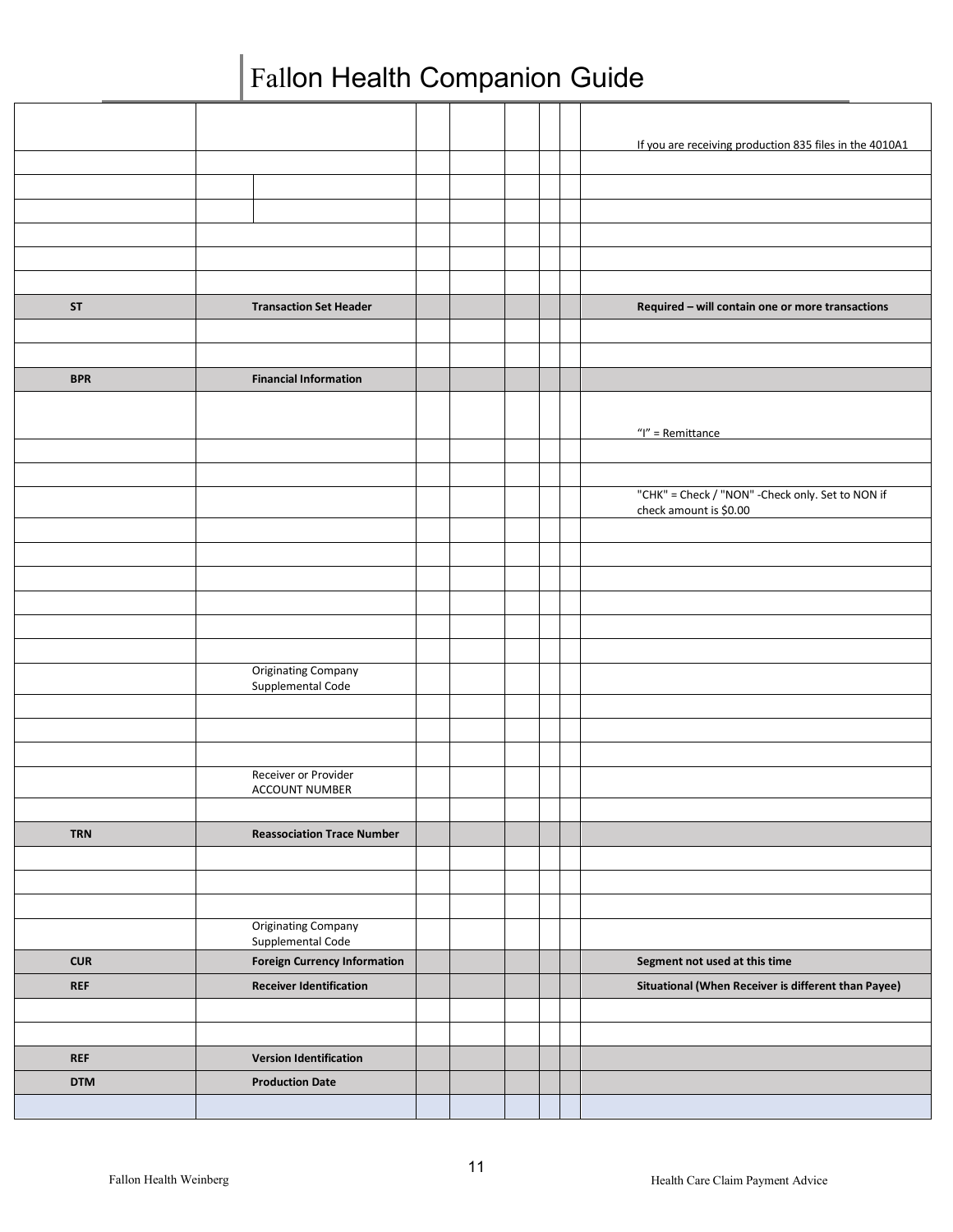| N1             | <b>Payer Identification</b>            |  |  | Required                                             |
|----------------|----------------------------------------|--|--|------------------------------------------------------|
|                |                                        |  |  |                                                      |
|                |                                        |  |  |                                                      |
|                |                                        |  |  |                                                      |
|                |                                        |  |  |                                                      |
|                |                                        |  |  | "FCH                                                 |
|                |                                        |  |  |                                                      |
|                |                                        |  |  |                                                      |
| N3             | <b>Payer Address</b>                   |  |  | Required                                             |
|                |                                        |  |  |                                                      |
|                |                                        |  |  |                                                      |
| N <sub>4</sub> | Payer City, State, Zip Code            |  |  | Required                                             |
|                |                                        |  |  |                                                      |
|                |                                        |  |  |                                                      |
|                |                                        |  |  |                                                      |
| <b>REF</b>     | <b>Additional Payer Identification</b> |  |  | Segment not used at this time                        |
| PER            | <b>Payer Contact Information</b>       |  |  | Situational                                          |
|                |                                        |  |  |                                                      |
|                |                                        |  |  |                                                      |
|                |                                        |  |  |                                                      |
|                |                                        |  |  |                                                      |
|                |                                        |  |  |                                                      |
| <b>PER</b>     | <b>Payer Technical Contact</b>         |  |  | Required                                             |
|                |                                        |  |  |                                                      |
|                |                                        |  |  |                                                      |
|                |                                        |  |  |                                                      |
|                |                                        |  |  |                                                      |
|                |                                        |  |  | "FCH                                                 |
|                |                                        |  |  |                                                      |
|                |                                        |  |  |                                                      |
|                |                                        |  |  |                                                      |
|                |                                        |  |  |                                                      |
| PER            | <b>Payer Web Site</b>                  |  |  | Situational                                          |
|                |                                        |  |  |                                                      |
|                |                                        |  |  |                                                      |
|                |                                        |  |  |                                                      |
|                |                                        |  |  |                                                      |
|                |                                        |  |  |                                                      |
| $\mathbf{N1}$  | <b>Payee Identification</b>            |  |  | Required                                             |
|                |                                        |  |  |                                                      |
|                |                                        |  |  |                                                      |
|                |                                        |  |  | "XX" = National Provider Identifier                  |
|                |                                        |  |  |                                                      |
|                |                                        |  |  | "FI" = Federal Taxpayers's Identification Number     |
|                |                                        |  |  |                                                      |
| N3             | <b>Payee Address</b>                   |  |  | Situational (when needed to inform Receiver of Payee |
|                |                                        |  |  |                                                      |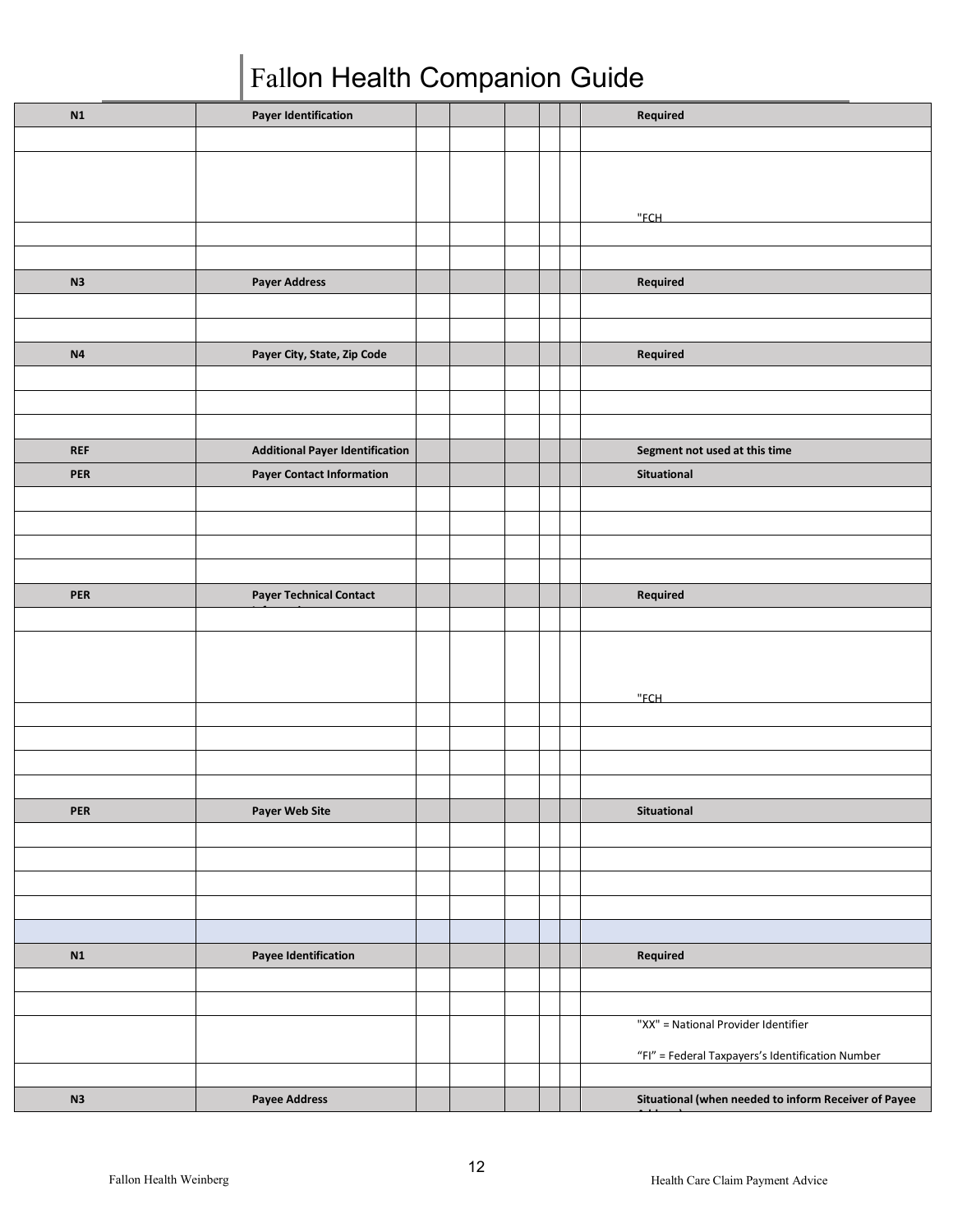| N <sub>4</sub>  | Payee City, State, Zip Code                         |  |  | Situational (when needed to inform Receiver)                                                                |
|-----------------|-----------------------------------------------------|--|--|-------------------------------------------------------------------------------------------------------------|
|                 |                                                     |  |  |                                                                                                             |
|                 |                                                     |  |  |                                                                                                             |
|                 |                                                     |  |  |                                                                                                             |
| <b>REF</b>      | <b>Payee Additional Identification</b>              |  |  | Situational (When additional identification is needed)                                                      |
|                 |                                                     |  |  |                                                                                                             |
|                 |                                                     |  |  |                                                                                                             |
|                 |                                                     |  |  |                                                                                                             |
|                 |                                                     |  |  |                                                                                                             |
|                 |                                                     |  |  | Situational (Required when claim or service level<br>information follows)                                   |
| LX              | <b>Header Number</b>                                |  |  | Situational (required for 2000 Header Number Loop)                                                          |
|                 |                                                     |  |  |                                                                                                             |
| TS3             | <b>Provider Summary Information</b>                 |  |  | Segment not used at this time                                                                               |
| TS <sub>2</sub> | Provider supplemental<br><b>Summary Information</b> |  |  | Segment not used at this time                                                                               |
|                 |                                                     |  |  |                                                                                                             |
| <b>CLP</b>      | <b>Claim payment Information</b>                    |  |  | Required                                                                                                    |
|                 |                                                     |  |  |                                                                                                             |
|                 |                                                     |  |  |                                                                                                             |
|                 |                                                     |  |  |                                                                                                             |
|                 |                                                     |  |  |                                                                                                             |
|                 |                                                     |  |  |                                                                                                             |
|                 |                                                     |  |  |                                                                                                             |
|                 |                                                     |  |  |                                                                                                             |
|                 |                                                     |  |  |                                                                                                             |
|                 |                                                     |  |  |                                                                                                             |
|                 |                                                     |  |  |                                                                                                             |
|                 |                                                     |  |  |                                                                                                             |
|                 |                                                     |  |  |                                                                                                             |
|                 |                                                     |  |  |                                                                                                             |
|                 |                                                     |  |  | FCHP supplies the Claim Adjustment (CAS segment)<br>sometimes at the header level as well as the claim line |
| CAS             | <b>Claim Adjustment</b>                             |  |  | level. This is dependent on how the claim processes in                                                      |
|                 |                                                     |  |  |                                                                                                             |
|                 |                                                     |  |  |                                                                                                             |
|                 |                                                     |  |  |                                                                                                             |
|                 |                                                     |  |  |                                                                                                             |
|                 |                                                     |  |  | Health Partners Supports the following Adjustment<br>Group Codos: "CO" Contractual Obligations              |
|                 |                                                     |  |  |                                                                                                             |
|                 |                                                     |  |  |                                                                                                             |
|                 |                                                     |  |  |                                                                                                             |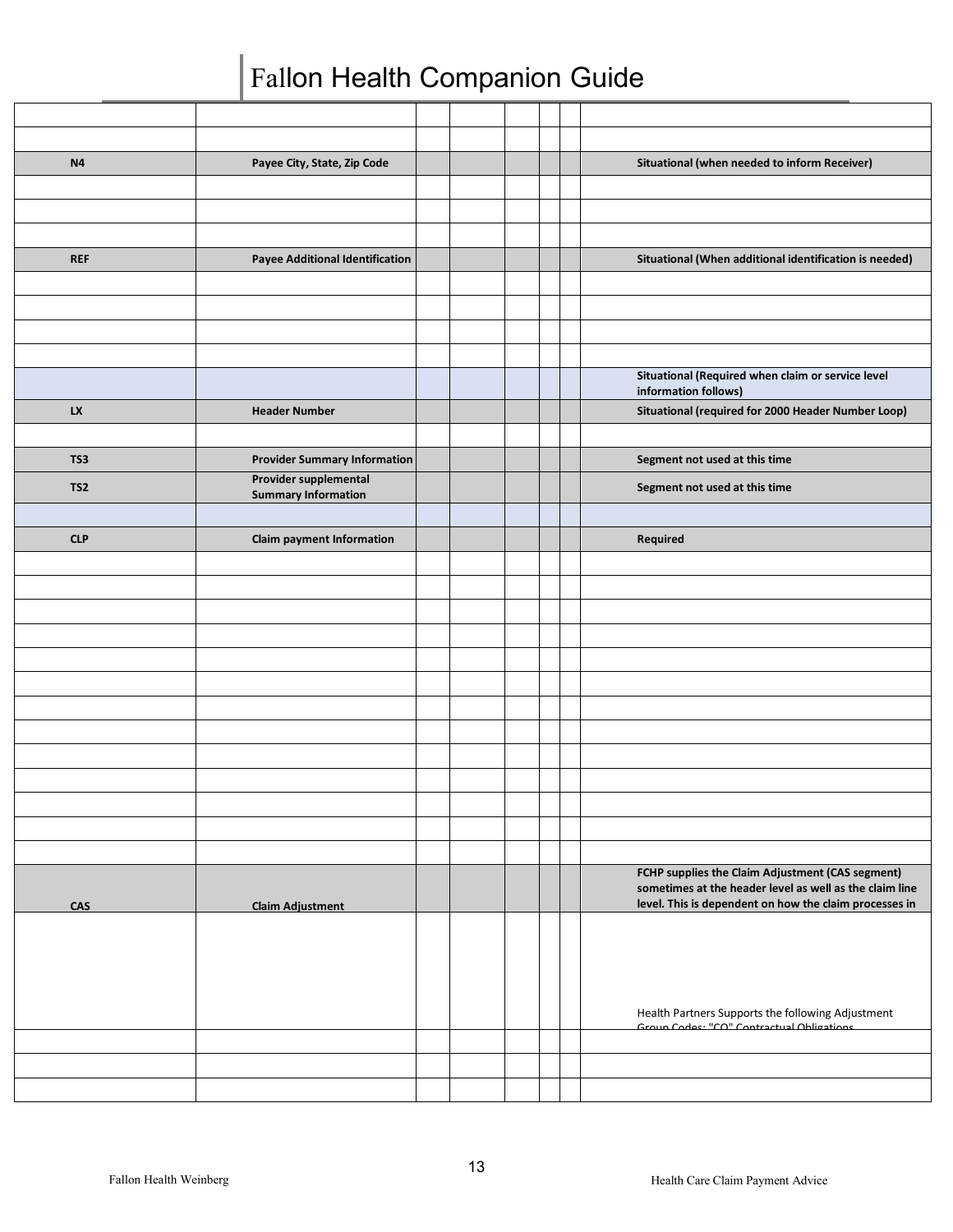|                    | (Repeat of reason code,<br>amount, and quantity            |  |  | Not used at this time, only one adjustment is reported on<br>a give CAS              |
|--------------------|------------------------------------------------------------|--|--|--------------------------------------------------------------------------------------|
| CAS05-CAS19<br>NM1 | <b>Patient Name</b>                                        |  |  | Required                                                                             |
|                    |                                                            |  |  |                                                                                      |
|                    |                                                            |  |  |                                                                                      |
|                    |                                                            |  |  |                                                                                      |
|                    |                                                            |  |  |                                                                                      |
|                    |                                                            |  |  |                                                                                      |
|                    |                                                            |  |  |                                                                                      |
|                    |                                                            |  |  |                                                                                      |
|                    |                                                            |  |  | "34" / "MI" = Member Identification Number<br>(other values reserved for future use) |
|                    |                                                            |  |  |                                                                                      |
| NM1                | <b>Insured Name</b>                                        |  |  | Segment not used at this time                                                        |
|                    |                                                            |  |  |                                                                                      |
|                    |                                                            |  |  |                                                                                      |
|                    |                                                            |  |  |                                                                                      |
|                    |                                                            |  |  |                                                                                      |
|                    |                                                            |  |  |                                                                                      |
|                    |                                                            |  |  |                                                                                      |
|                    |                                                            |  |  |                                                                                      |
|                    |                                                            |  |  | "34" / "MI" = Member Identification Number (other<br>values reserved for future use) |
|                    |                                                            |  |  | Generally the member's id number from their FCHP ID<br>card is returned here         |
| <b>NM1</b>         | <b>Corrected Patient/Insured</b>                           |  |  | Segment not used at this time                                                        |
| <b>NM1</b>         | <b>Service Provider Name</b>                               |  |  | Situational (Required when different than Payee                                      |
|                    |                                                            |  |  |                                                                                      |
|                    |                                                            |  |  |                                                                                      |
|                    | Rendering Provider Last or<br><b>Organization Name</b>     |  |  |                                                                                      |
|                    |                                                            |  |  |                                                                                      |
|                    |                                                            |  |  |                                                                                      |
|                    |                                                            |  |  |                                                                                      |
|                    |                                                            |  |  |                                                                                      |
|                    | <b>Rendering Provider</b><br>Identification Code Qualifier |  |  |                                                                                      |
|                    |                                                            |  |  |                                                                                      |
| <b>NM1</b>         | <b>Crossover Carrier Name</b>                              |  |  | Segment not used at this time                                                        |
| NM1                | <b>Corrected Priority Payer Name</b>                       |  |  | Segment not used at this time                                                        |
| <b>MIA</b>         | <b>Inpatient Adjudication</b>                              |  |  | Segment not used at this time                                                        |
| <b>MOA</b>         | <b>Outpatient Adjudication</b>                             |  |  | Segment not used at this time                                                        |
|                    |                                                            |  |  |                                                                                      |
|                    |                                                            |  |  |                                                                                      |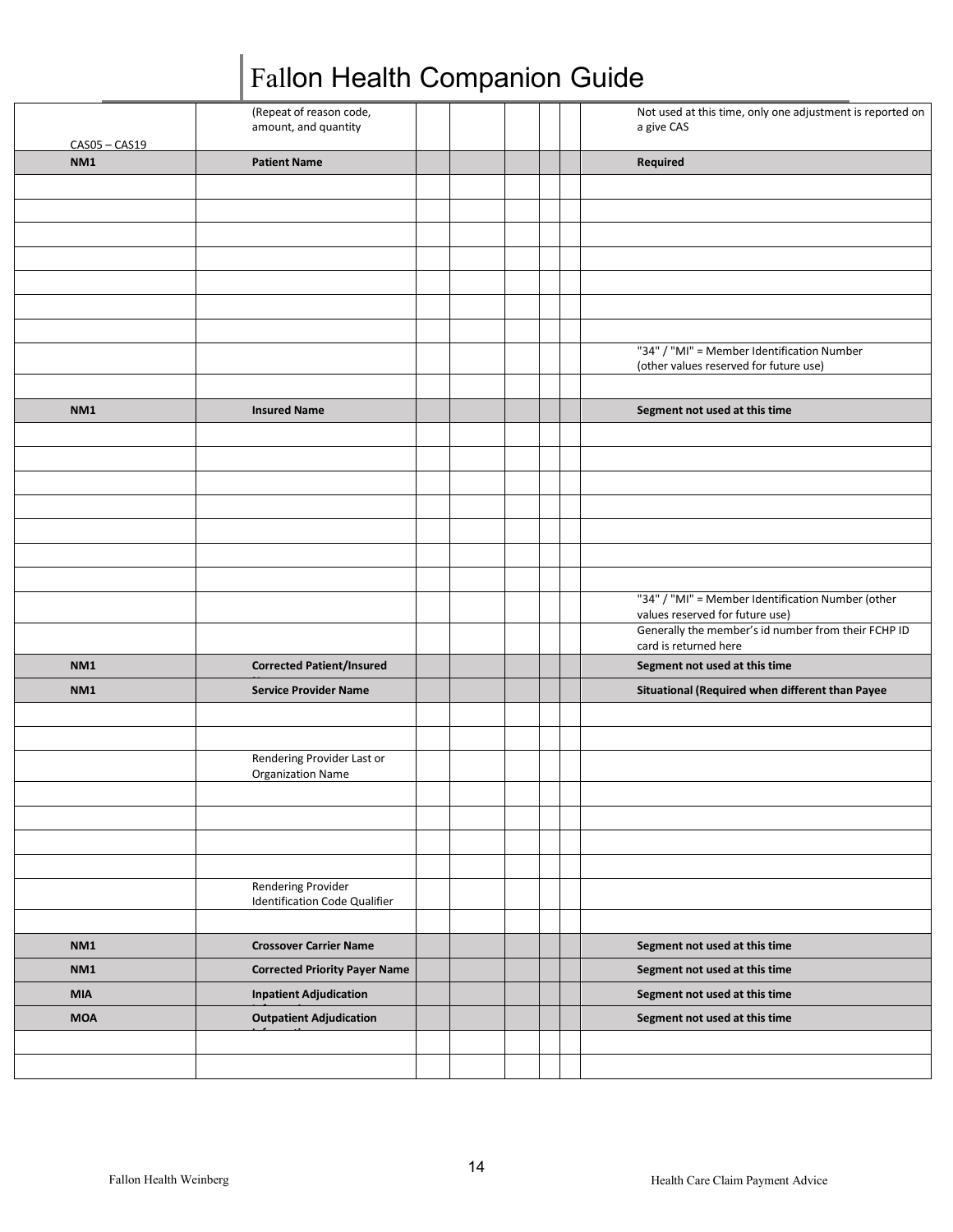|            |                                                 |  |  | FCHP supplies Remark Codes sometimes at the<br>header level as well as the claim line level. This is<br>dependent on how the claim processes in our core |
|------------|-------------------------------------------------|--|--|----------------------------------------------------------------------------------------------------------------------------------------------------------|
| <b>REF</b> |                                                 |  |  | Segment not used at this time                                                                                                                            |
| <b>REF</b> | <b>Rendering Provider</b>                       |  |  | Segment not used at this time                                                                                                                            |
| <b>DTM</b> | <b>Statement From or To Date</b>                |  |  | Segment not used at this time                                                                                                                            |
| <b>DTM</b> | <b>Coverage Expiration Date</b>                 |  |  | Situational (Required due to expiration of coverage)                                                                                                     |
|            |                                                 |  |  |                                                                                                                                                          |
|            |                                                 |  |  |                                                                                                                                                          |
| <b>DTM</b> | <b>Claim Received Date</b>                      |  |  | Situational                                                                                                                                              |
|            |                                                 |  |  |                                                                                                                                                          |
|            |                                                 |  |  |                                                                                                                                                          |
| <b>PER</b> | <b>Claim Contact Information</b>                |  |  | Not used at this time                                                                                                                                    |
| <b>AMT</b> | <b>Claim Supplemental</b>                       |  |  | Situational (Informational only, not used for balancing)                                                                                                 |
|            |                                                 |  |  | Allowed Values:                                                                                                                                          |
|            | Claim Supplemental<br><b>Information Amount</b> |  |  |                                                                                                                                                          |
| QTY        | <b>Claim Supplemental</b>                       |  |  | Segment not used at this time                                                                                                                            |
|            | <b>Information Quantity</b>                     |  |  |                                                                                                                                                          |
|            |                                                 |  |  |                                                                                                                                                          |
|            |                                                 |  |  |                                                                                                                                                          |
| <b>SVC</b> | <b>Service Payment Information</b>              |  |  | Situational (Expected to be sent under most<br>See HIPAA 835 Technical Report Type 3, pg. 187-188 for                                                    |
|            |                                                 |  |  | supported codes                                                                                                                                          |
|            |                                                 |  |  |                                                                                                                                                          |
|            |                                                 |  |  |                                                                                                                                                          |
|            |                                                 |  |  |                                                                                                                                                          |
|            |                                                 |  |  |                                                                                                                                                          |
|            |                                                 |  |  |                                                                                                                                                          |
|            |                                                 |  |  |                                                                                                                                                          |
|            |                                                 |  |  |                                                                                                                                                          |
|            |                                                 |  |  |                                                                                                                                                          |
|            |                                                 |  |  |                                                                                                                                                          |
|            |                                                 |  |  |                                                                                                                                                          |
|            |                                                 |  |  | Provided if procedure code in SVC01 is different from<br>procedure code                                                                                  |
|            |                                                 |  |  | Provided if procedure code in SVC01 is different from<br>procedure code                                                                                  |
|            |                                                 |  |  |                                                                                                                                                          |
|            |                                                 |  |  |                                                                                                                                                          |
|            |                                                 |  |  |                                                                                                                                                          |
|            |                                                 |  |  |                                                                                                                                                          |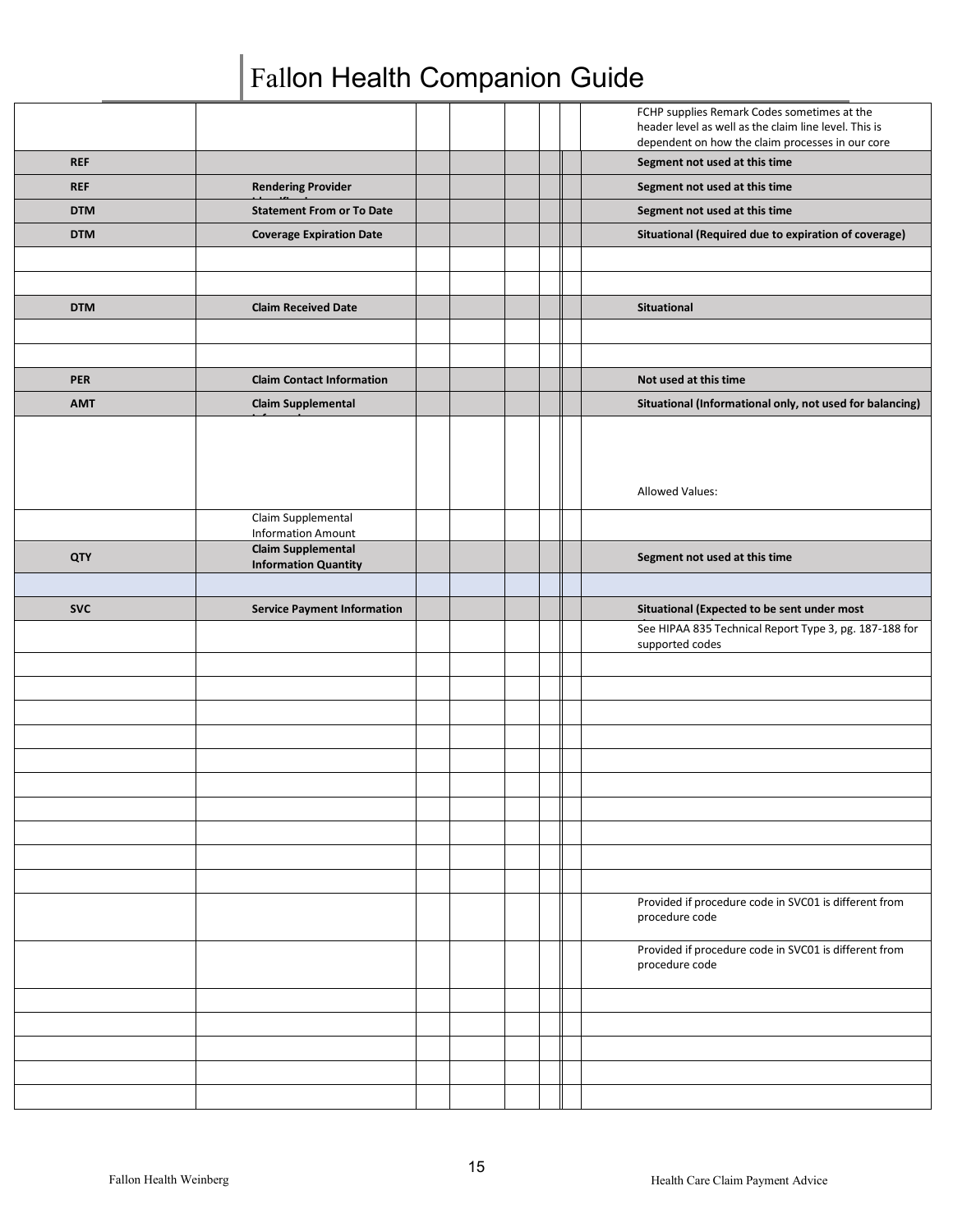|             |                                                 |  |  | Situational (if claim date is absent or different from<br>Service Line date) |
|-------------|-------------------------------------------------|--|--|------------------------------------------------------------------------------|
|             |                                                 |  |  |                                                                              |
|             |                                                 |  |  |                                                                              |
| <b>DTM</b>  | <b>Service End Date</b>                         |  |  | Situational (if claim date is absent or different from<br>Service Line date) |
|             |                                                 |  |  |                                                                              |
|             |                                                 |  |  |                                                                              |
| <b>DTM</b>  | <b>Service Date</b>                             |  |  | Situational (if claim date is absent or different from<br>Service Line date) |
|             |                                                 |  |  |                                                                              |
|             |                                                 |  |  | Service Date in CCYYMMDD Format to indicate a single<br>day service          |
| <b>CAS</b>  | <b>Service Adjustment</b>                       |  |  | Situational (to account for difference in amount<br>paid for this service)   |
|             |                                                 |  |  | Health Partners uses the following Adjustment                                |
|             |                                                 |  |  | Group Codos: "CO" Contractual Obligations                                    |
|             |                                                 |  |  |                                                                              |
|             |                                                 |  |  | Service Level Adjustment Amount; negative number<br>increases amount,        |
|             |                                                 |  |  | Provided only when unit quantity is being<br>adjusted; negative number       |
| CAS05-CAS19 | (Repeat of reason code,<br>amount, and quantity |  |  |                                                                              |
| <b>REF</b>  | <b>Service Identification</b>                   |  |  | Situational (provider reference numbers specific to this                     |
|             |                                                 |  |  | Refer to HIPAA Technical Report Type 3 pg. 204 for<br>supported code values. |
|             |                                                 |  |  |                                                                              |
| <b>REF</b>  | Line Item Control Number                        |  |  | <b>Situational</b>                                                           |
|             |                                                 |  |  |                                                                              |
|             |                                                 |  |  |                                                                              |
| <b>REF</b>  | <b>Rendering Provider</b>                       |  |  | Situational (to identify provider specific to this service)                  |
|             |                                                 |  |  | "HPI" = National Provider Identifier                                         |
|             |                                                 |  |  |                                                                              |
| <b>AMT</b>  | <b>Service Supplemental Amount</b>              |  |  | Situation (Informational only, not used for balancing)                       |
|             |                                                 |  |  | Refer to HIPAA Technical Report Type 3 pg. 211-212 for<br>supported codes    |
|             |                                                 |  |  |                                                                              |
| <b>QTY</b>  | <b>Service Supplemental Quantity</b>            |  |  | Segment not used at this time                                                |
| LQ          | <b>Health Care Remark Code</b>                  |  |  | Situational (Informational remarks only)                                     |
|             |                                                 |  |  |                                                                              |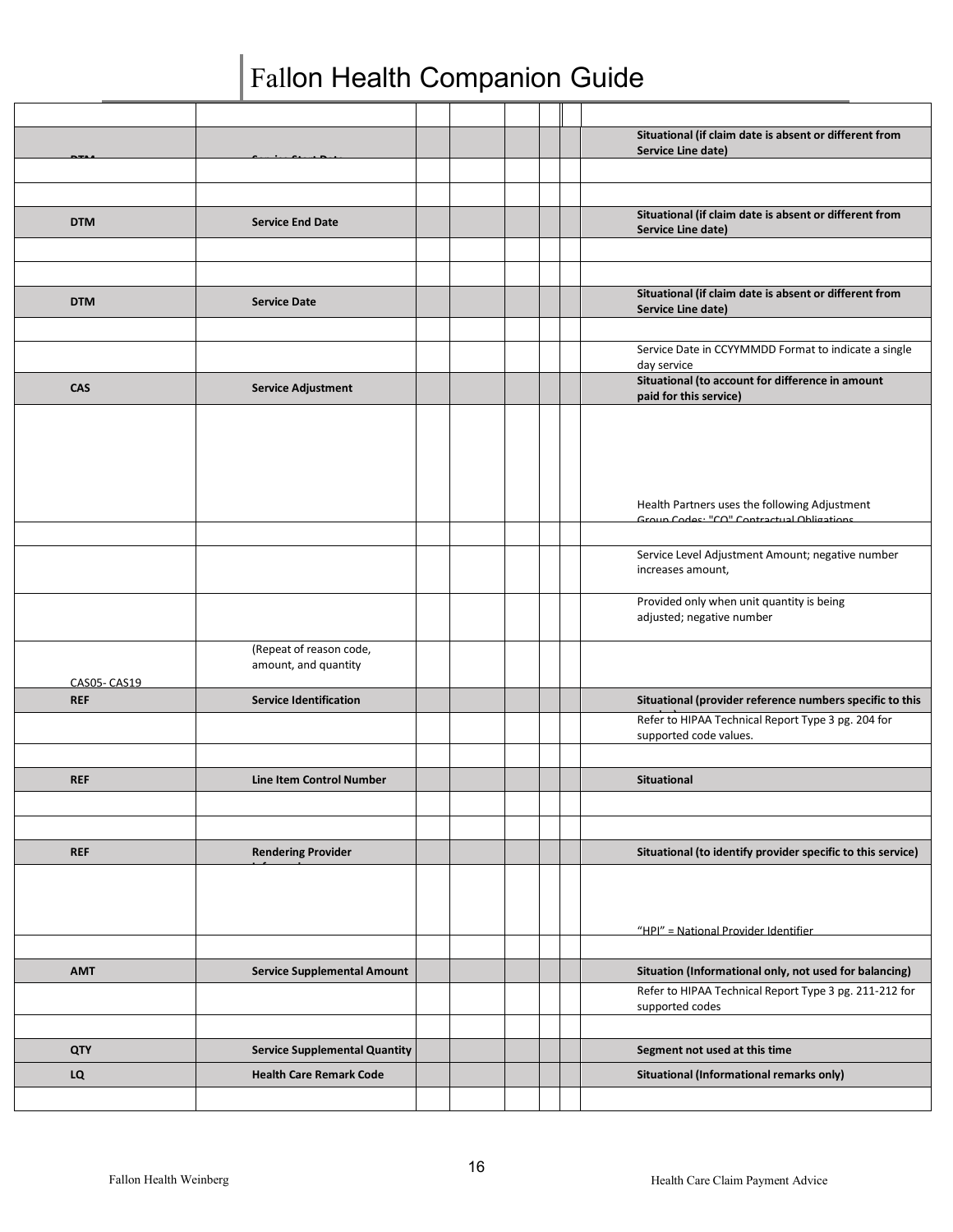|                         | <b>Transaction Set Loop</b><br>$[{\scriptstyle{\mathsf{C}}}, {\scriptstyle{\mathsf{C}}}, {\scriptstyle{\mathsf{C}}}]$ |  |  | Required                                                                 |
|-------------------------|-----------------------------------------------------------------------------------------------------------------------|--|--|--------------------------------------------------------------------------|
| <b>PLB</b>              | <b>Provider Adjustment</b>                                                                                            |  |  | Situational (for adjustments not specific to a claim or                  |
|                         |                                                                                                                       |  |  |                                                                          |
|                         |                                                                                                                       |  |  | Last day of provider's fiscal year in CCYYMMDD<br>format; if not known,  |
|                         |                                                                                                                       |  |  | Refer to HIPAA Technical Report                                          |
|                         |                                                                                                                       |  |  |                                                                          |
|                         |                                                                                                                       |  |  |                                                                          |
| PLB05-PLB14             | (Repeat of adjustment<br>identifier and amount                                                                        |  |  | Not used at this time, only one adjustment is                            |
| <b>SE</b>               | <b>Transaction Set Trailer</b>                                                                                        |  |  | Required                                                                 |
|                         |                                                                                                                       |  |  |                                                                          |
|                         |                                                                                                                       |  |  |                                                                          |
| <b>Functional Group</b> | <b>Functional Group Loop (End)</b>                                                                                    |  |  | Required                                                                 |
| <b>GE</b>               | <b>Functional Group Trailer</b>                                                                                       |  |  | Required                                                                 |
|                         |                                                                                                                       |  |  |                                                                          |
|                         |                                                                                                                       |  |  |                                                                          |
| Interchang e            | <b>Interchange Control Loop (End)</b>                                                                                 |  |  | Required                                                                 |
| <b>IEA</b>              | <b>Interchange Control Trailer</b>                                                                                    |  |  | Required                                                                 |
|                         |                                                                                                                       |  |  | A count of the number of Functional Groups (GS-GE) in<br>the interchange |
|                         |                                                                                                                       |  |  |                                                                          |

#### <span id="page-16-0"></span>**6.** ACKNOWLEDGEMENTSAND/ORREPORTS

The 835 Healthcare Claim Payment Advice transaction files are generated once a week and advise/report on claims that are in their finalized status (paid, denied, reversed, etc.). Once generated, the 835 file(s) can be downloaded via PaySpan site.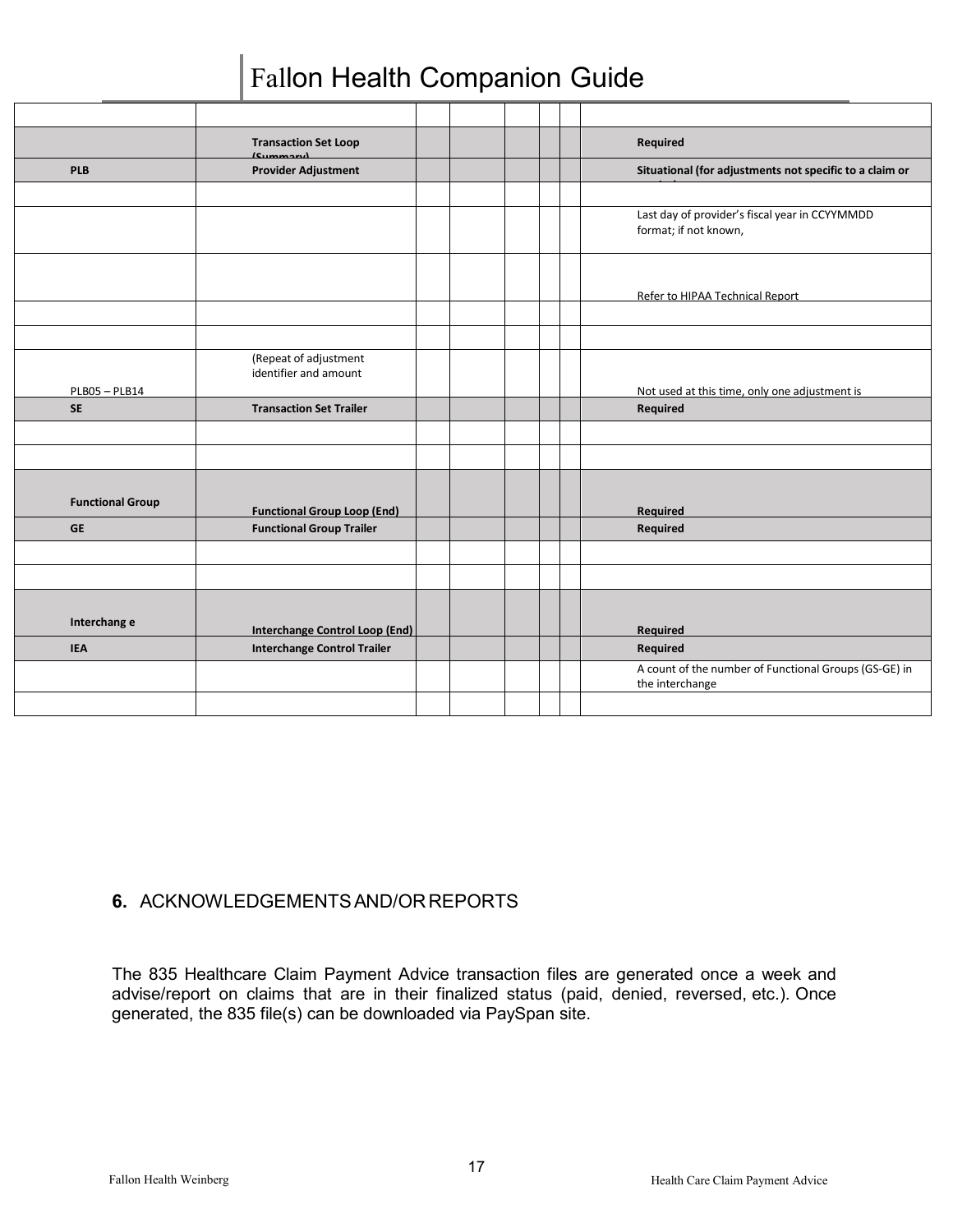### <span id="page-17-0"></span>Appendix A—frequently asked questions

**Q:** What is claim payment turnaround time for EDI claims?

**A:** In most cases, payment will be received within three weeks of date of submission.

**Q:** Does Fallon offer electronic notification of claims received and claims denied for each file received electronically?

**A:** Fallon will send the standard ANSI X12 999 acknowledgement to all trading partners. Please contact the EDI Coordinators for testing of the HIPAA compliant 276 / 277 Health Care Claim Status Request and Response transaction set.

**Q:** Does Fallon offer real-time eligibility and claim status?

**A:** Fallon offers real-time eligibility and claim status. Fallon also offers a Web-based eligibility tool that allows providers to verify eligibility. Claims metric reports for a rolling 12-week period are also available to contracted providers via the Web. Contact an EDI Coordinator at 866-ASK-FCHP (866-275-3247) option 6 or e-mail **Edi.Coordinator@fchp.org** for assistance.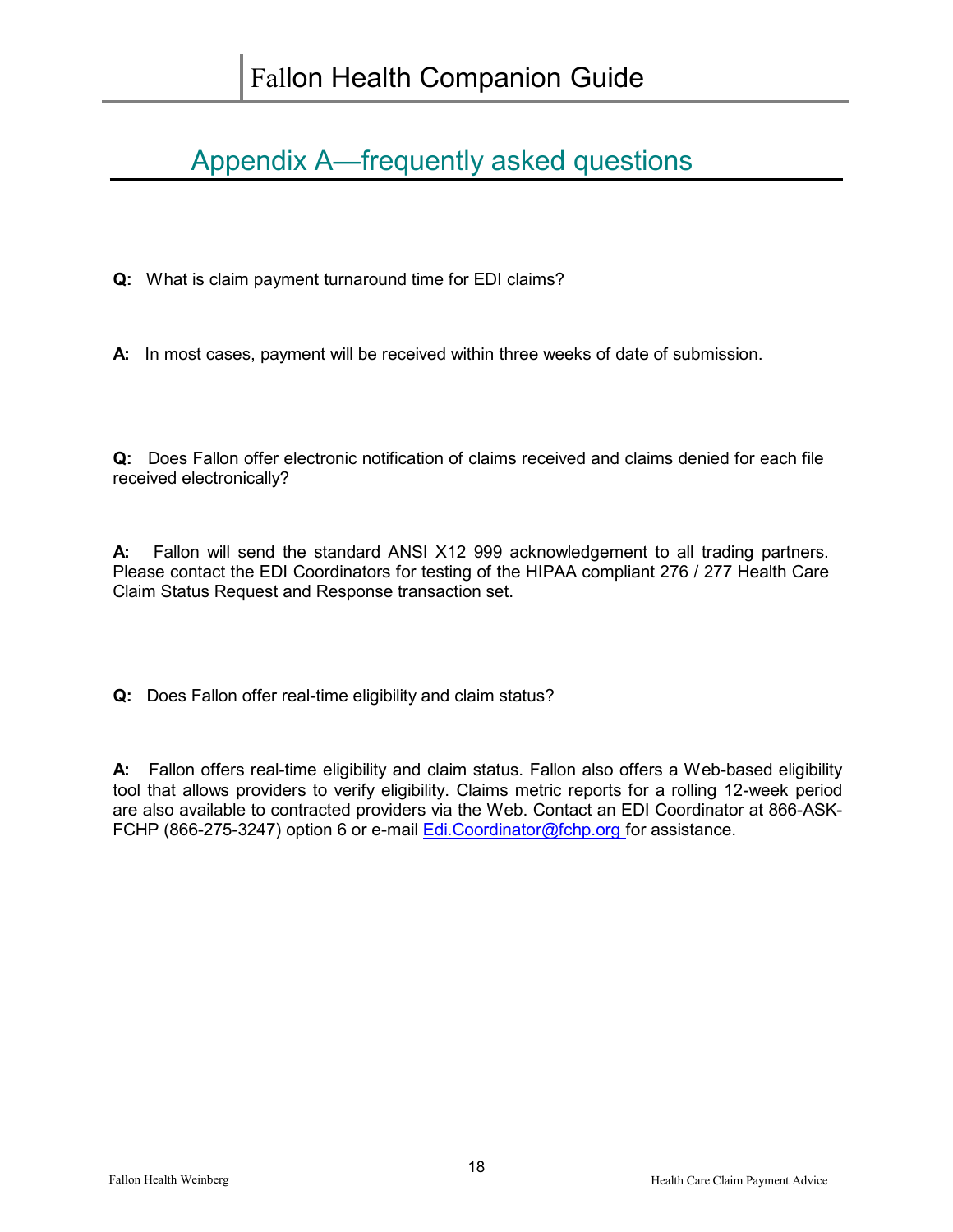### Appendix B—CARC and RARC

<span id="page-18-0"></span>The Adjustment Reason Codes for the remittance advice can be found at

<http://www.x12.org/codes/claim-adjustment-reason-codes/>

The Remittance Remark Codes for the remittance advice can be found at <http://www.wpc-edi.com/reference/codelists/healthcare/remittance-advice-remark-codes/>